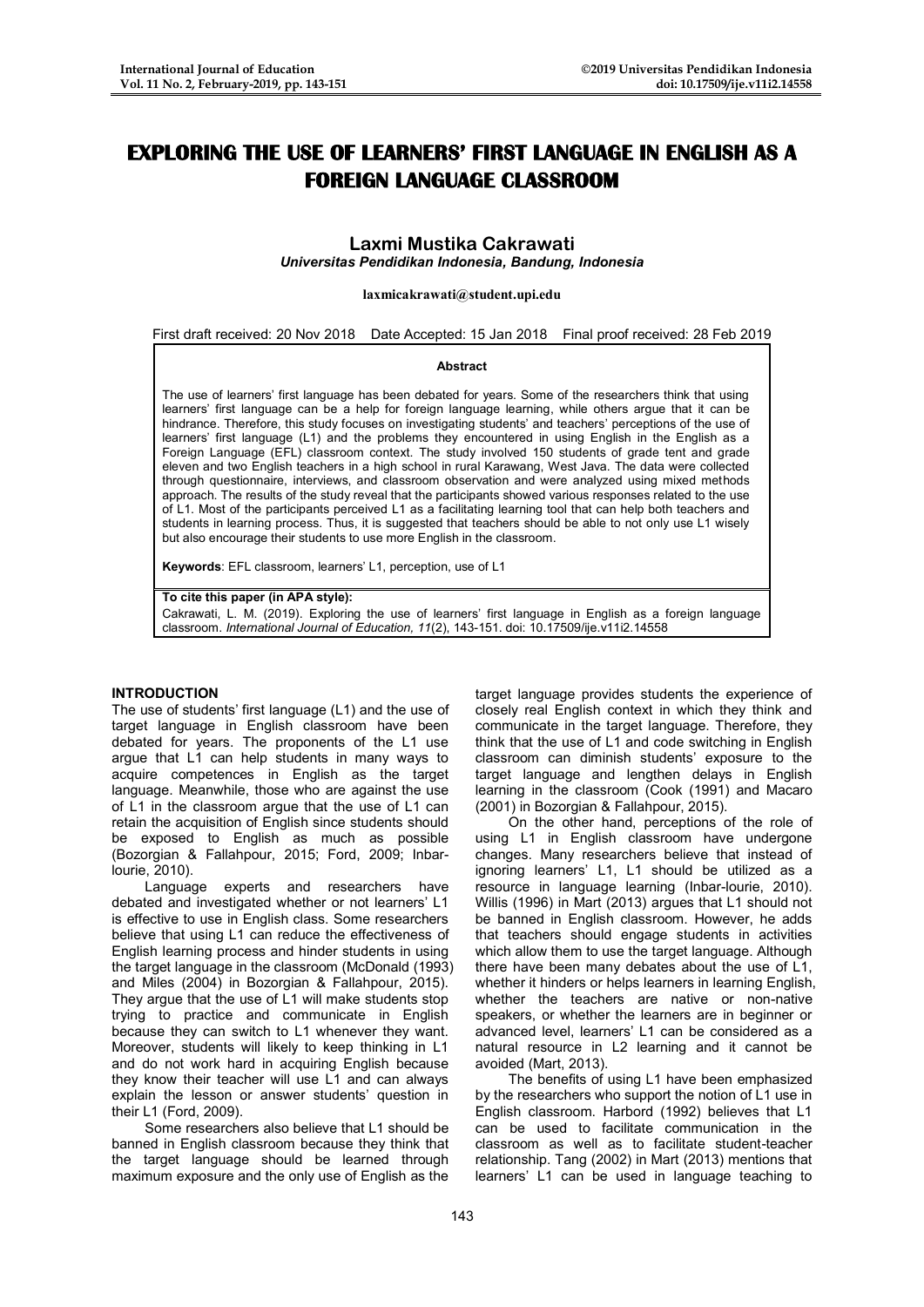manage classroom, analyze language, present grammar rules, discuss cross-cultural issues, give instructions or prompts, and check learners' understanding on the lesson. Using L1 may help students in identifying connections and difference between the L1 and the target language. Teachers also may use L1 to help students in understanding things that are likely to be difficult for students (Harmer, 2007a). Furthermore, Harmer (2007b) suggests some points that should be considered by teachers in using L1. Language teachers, whether or not they share the same L1 with the students, should be aware of the importance of L1. Thus, teachers have to design appropriate activities involving L1 and the target language. The activities may include translating or comparing the two languages in terms of grammar, vocabulary, pronunciation, or discourse. Teachers should also be aware that the use of L1 related to students' proficiency level. The better the students' comprehension in English, the less L1 may be used in the classroom. Both teachers and students have to agree clear guidelines in using L1. Students need to know when the use of L1 can be beneficial or not and they have to aware of the appropriate condition in which they can use their L1. Finally, in learning English, teachers have to encourage and persuade students to speak more English as the target language learned.

Several studies related to the use of L1 have been conducted by many researchers (Bozorgian & Fallahpour, 2015; Carson & Kasihara, 2012; Ford, 2009; Inbar-lourie, 2010; Manara, 2007; Mohebbi & Alavi, 2014; Varshney & Lanziti, 2006). To find out the use of L1 in the classroom, Mohebbi and Alavi (2014) conducted research by distributing a questionnaire to more than 150 L2 teachers in various private language schools di different cities in Iran. The result of the research shows that learners' L1 is an invaluable asset and needs to be employed effectively. Teachers use learners L1 to teach new lexical items, provide feedback, and explain learners' errors, and explain grammar. Teachers also use learners' L1 to build rapport with them. It shows that learners' L1 is quite important in enhancing L2 learning. However it does not mean that L1 should be used comprehensively. L2 teachers should be encouraged to maintain a balance between L1 and L2 use. Bozorgian and Fallahpour (2015) conducted similar research by observing some pre-intermediate classes. The study, which involved six male and female EFL teachers and 155 pre-intermediate students in Iran, reveals that teachers and students used a small amount of L1 in the classroom, but it was used when they thought it was needed. Teachers and students use L1 as a facilitative tool for achieving a wide range of their purposes. L1 can be used as an aid to convey meaning, manage classroom, make a friendly environment, reduce students' anxiety, elaborate on the course objectives and clarify ambiguous points in the pre-intermediate level. Inbar-lourie (2010) who conducted a study which involved six teachers teaching EFL to young learners in Hebrew and Arabic medium school in Israel reported that the use of L1 in the L2 classroom is influenced by teachers' pedagogical beliefs and assumptions regarding the

teaching objectives in young learners program. Similarly, the previous study conducted by Ford (2009) in a university in Japan showed that although the English teachers participated in the study used English as much as possible, they consciously used learners' L1 to create a friendlier atmosphere during teaching and learning process.

Regarding students' preference in the classroom, Varshney and Lanziti (2006) conducted a study to figure out whether students see the use of L1 as help or hindrance. The study reveals that students are aware of the use of L1 and see it as a double-edged sword. L1 can help students in comprehending grammatical items, but they think it is also necessary to learn structure in a natural context. The use of L1 can also reduce students' anxiety during the learning process, but on the other hand, they think it could lead to the absence of challenge and motivation to use the target language. Likewise, Carson and Kashihara (2012) conducted a study focuses on students' view on the use of L1 in their English classes. The result of the study reveals that the majority of the students think that L1 should be used less than 40% during the learning process. Students believe that the use of L1 can be beneficial in explaining difficult materials or summarizing materials. It is also stated that students' proficiency in English influences their preference on the use of L1 since beginner students tend to rely on L1 support than advanced students. In Indonesian context, Manara (2007) conducted a study which involved teachers and students in three universities in Central Java. The result of the study indicated that the majority of students and teachers agreed that maximum use of English should be used during teaching and learning process in the classroom. However, L1 can be utilized as a supporting tool in providing comprehensible input, explaining vocabulary and grammar, giving feedback, and asking for clarification.

Although the theories and the results of the studies mentioned above indicate that L1 is permitted to use in English classroom, Atkinson (1993) in Manara (2007) suggests that learners' L1 should not be overused in the classroom. He thinks that L1 should be used to create meaningful communication as well as to encourage learners to speak in target language. Nonetheless, little research has been done on teachers' and students' perception of the use of learners' L1 in the rural school context where the majority of the students acquire English only at their school. Thus, the study seeks to investigate students' and teachers' perceptions on the use of L1 in EFL classroom in a rural area and obstacles they encountered in using English as the target language. To achieve aforementioned purposes, the issue to be discussed in this paper will be summarized in the following research questions:

- 1. How do students perceive the use of L1 in the EFL classroom?
- 2. How do teachers perceive the use of L1 in the EFL classroom?
- 3. What obstacles do students and teachers encounter in using the target language in EFL classroom?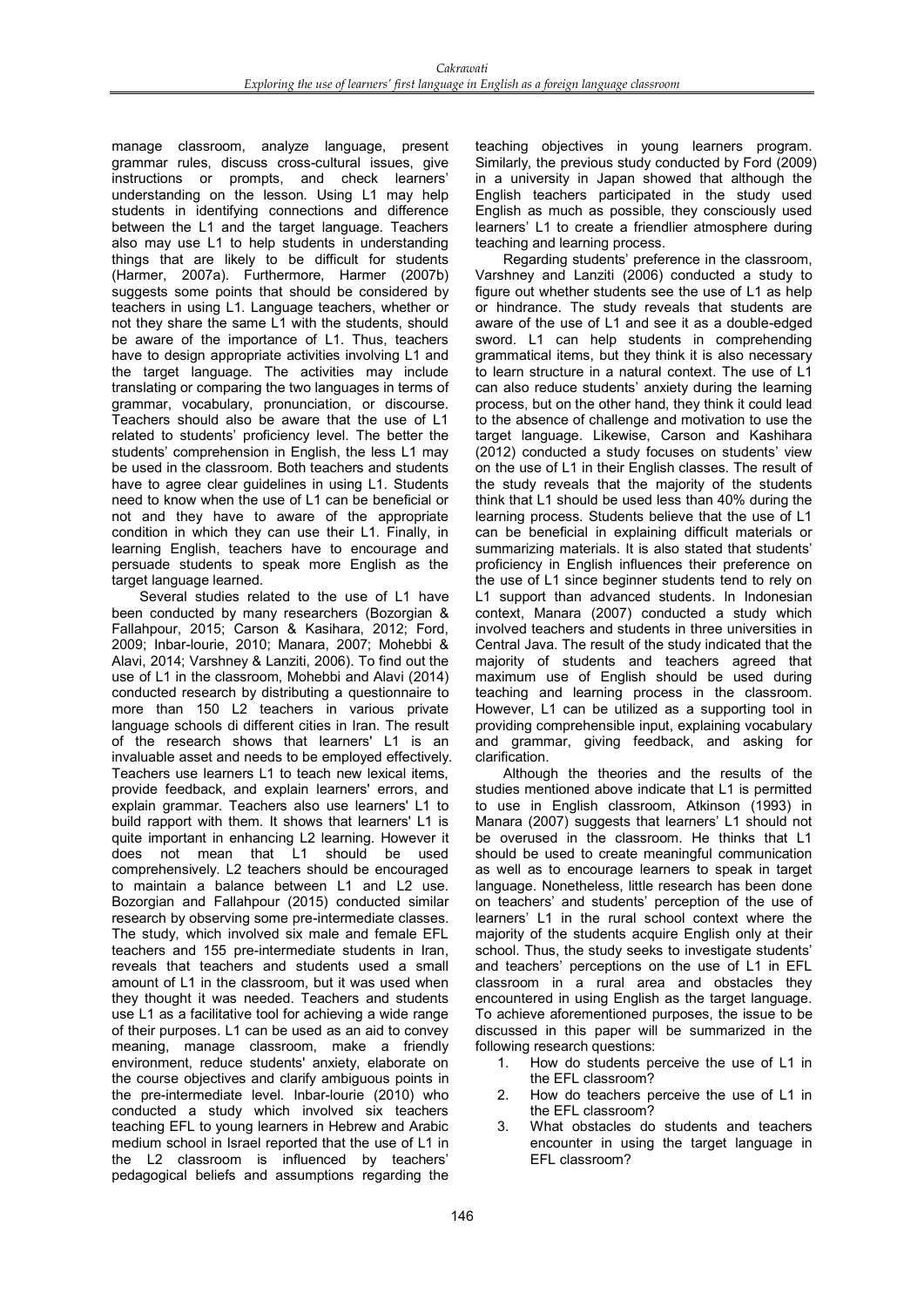#### **RESEARCH METHODOLOGY** *Research Design*

The study employs a mixed methods approach to put quantitative and qualitative data together. The paradigm of the research involves the collection and analysis of quantitative and qualitative data to provide better understanding in answering research questions investigated in the study (Malik & Hamied, 2016). It is in line with Creswell (2009) who states that mixed methods utlizes the strength of both qualitative and quantitative research. The concurrent triangulation design was adopted in the study. The design allowed the researcher to collect both quantitative and qualitative data concurrently and to compare the data to figure out if there is convergence, differences, or some combination (Creswell, 2009).

## *Data Collection*

The study was conducted in April 2017. It involved 150 students in four classes of grade ten and eleven and two English teachers in a senior high school located in rural Karawang, West Java. Many students of the schools tend to have low comprehension in English and some participants of the study get a little exposure both in and out of the school. The English instruction was mostly conducted in either Indonesian language or Sundanese. Therefore, these participants were ideal for this study for several reasons in terms of motivation, achievement, and L1 use in English classroom.

Questionnaire, interview, and observation rubrics were used to collect the data in the research. The questionnaires for the teacher and student versions was adapted from Ma (2016), Manara (2007), and Mohebbi and Alavi (2014). The questionnaires were administered to the research participants to investigate students' and teachers' perceptions on the use of L1 in the classroom. The teacher's questionnaire consists of 18 closed-ended questions using a five-Likert scale, divided into three parts. The questionnaire is intended to find out teachers' opinion about using English, the condition when they use L1, and the condition when students use L1 in the classroom. Meanwhile, the students' questionnaire consists of 21 closed-ended questions and two openended questions. The closed-ended questions which are divided into two sections are intended to figure out the real use of English and students' opinion on the use of English in the classroom.

Teachers' interview and observation were conducted to gain in-depth explanation and description on the use of learners' L1 in the classroom. Two female teachers who have been teaching English for five and ten years participated in the interview session. The seven questions proposed in the

interview attempted to investigate teachers' opinion on the benefits and drawbacks of the use of L1 as well as obstacles they encountered when they use English in the classroom. Furthermore, the classroom observation was conducted to provide better description of L1 use in the classroom. The observation was organized two times in one tenth grade class and one eleventh grade class.

## *Data Analysis*

The data from students' closed-ended questionnaire were statistically computed to find out the percentage of each statement and then was interpreted descriptively. Meanwhile, the teacher's questionnaire and students' open-ended questionnaire were analyzed descriptively to support the data gained from the closed-ended questions. The interview data were all transcribed and analyzed for repeating key features which were related to the use of L1 and the obstacles faced by teachers. The reappearing of particular opinion can be assumed as the participants' concern on the issue. The classroom observation data was collected through the use of observation checklist. The frequency of L1 use in the classroom was tallied and quantified in terms of percentages out of overall amount of language used by the teachers. The data from the questionnaire, interview, and classroom observation were used to provide description of students' and teachers' perception on the use of L1 in the classroom and the obstacles they experienced in using English as the target language.

## **RESULTS AND DISCUSSION**

This section presents and discusses the results related to the research questions on students' and teachers' perception on the use of students' L1 in English classroom. The discussion is shown through the interpretation of the results shown in the tables elaborated with the findings from the open-ended questions and interviews.

The results and discussion section is divided into three subsections that describe each research questions.

#### *Students' Perception of the Use of L1 in the EFL Classroom*

The first subsection will display the result of the questionnaire administered to the students to find out their perception of the use of L1 in during English learning process.

#### **The Use of English in the Classroom**

The following Table 1 is about the use of English in the classroom based on the students' point of view.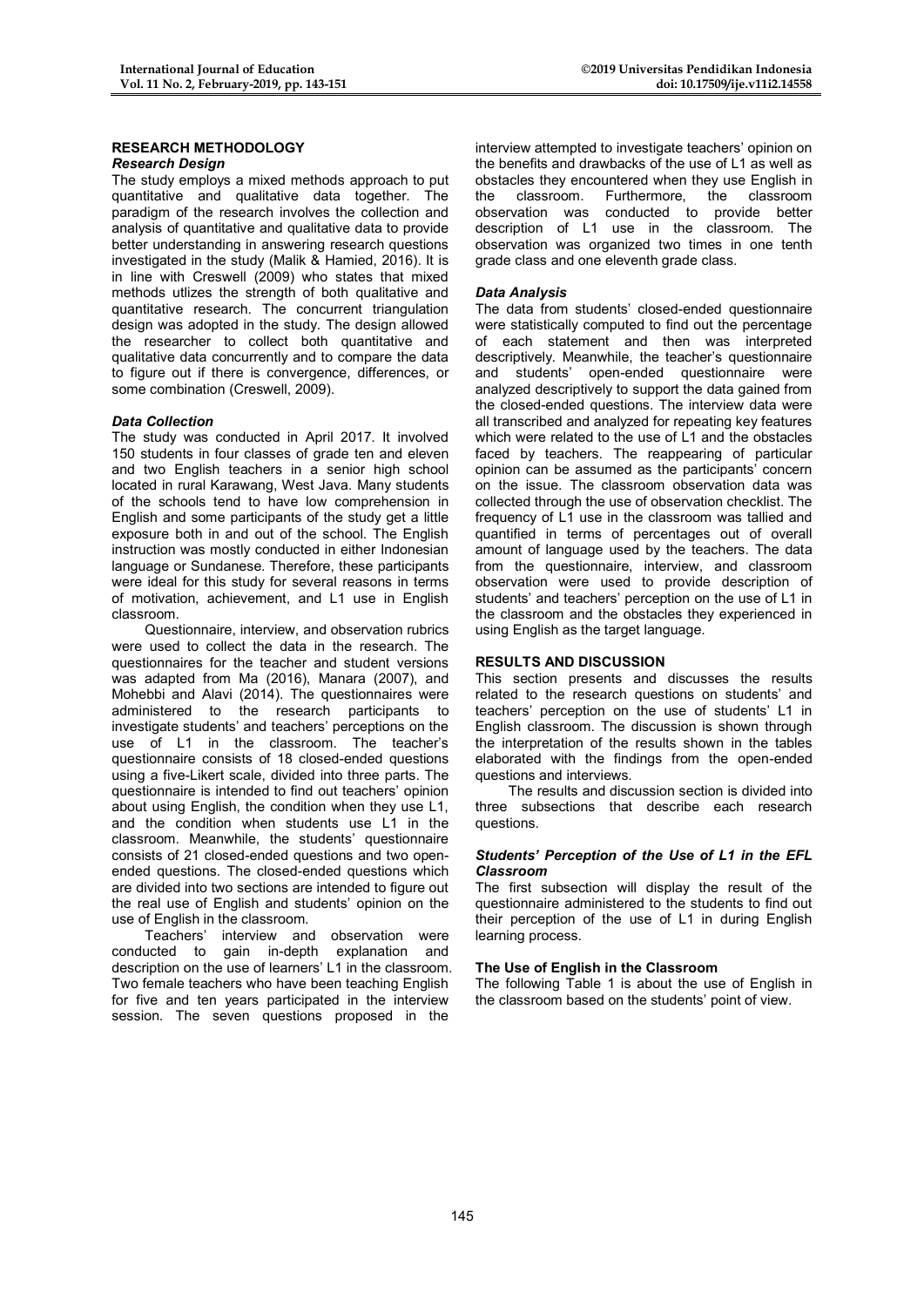|   | <b>Questions</b>                                                                     | <b>Always</b> | <b>Often</b> | <b>Sometimes</b> | Rarely | <b>Never</b> |
|---|--------------------------------------------------------------------------------------|---------------|--------------|------------------|--------|--------------|
|   | The teacher uses English during the<br>learning process                              |               | 55.3%        | 43.3%            | 1.3%   |              |
| 2 | I feel confused when my teacher<br>uses English in explaining learning<br>materials. | 9.3%          | 30%          | 54.7%            | 5.3%   |              |
| 3 | speak English in my English Class.                                                   |               | 2.7%         | 38.7%            | 54.7%  | 4%           |
| 4 | I use English when I propose a<br>question in English Class.                         | 1.3%          | 2.7%         | 14%              | 48%    | 34%          |

### **Table 1. The Use of English in the Classroom**

Table 1 shows what the students think and feel towards the use of English in the classroom. The percentage shows that students thought their teacher used English quite often (Often = 55.3%, Sometimes = 43.3%). It also shows that most of the respondents felt confused when their teacher used English in explaining the lesson. The table shows that half of the students chose rarely for question 3. The response indicates that the students used only limited English in the classroom. Moreover, it is also shown that most students did not use English when they asked questions to their teacher (Rarely = 48%, Never = 34%)

## **Table 2. The use of English in the Classroom**

|   | Questions                                                              | <b>Always</b> | <b>Often</b> | <b>Sometimes</b> | Rarely | <b>Never</b> |
|---|------------------------------------------------------------------------|---------------|--------------|------------------|--------|--------------|
| 5 | answer my teacher's questions in<br>English.                           | 0.7%          | 5.3%         | 34.7%            | 39.3%  | 20%          |
| 6 | use English to interact with my<br>friends in the class.               |               | 2%           | 27.3%            | 38.7%  | 32%          |
|   | am shy and uncomfortable when I<br>have to speak English in the class. | 8%            | 9.3%         | 47.3%            | 12%    | 23.3%        |
| 8 | am afraid my friends will laugh at<br>me when I speak English.         | 12.7%         | 10.7%        | 35.3%            | 9.3%   | 32%          |

Questions 5 and 6 in table 2 show how the students used English in the class. The table shows that students' frequency in using English when they answered their teacher's question was still low (Sometimes = 34.7%, Rarely = 39.3%) and 20% of the respondents stated that they never used English in answering teacher's questions. Questions 7 and 8 show the students' feeling when they used English in the classroom. In question 7, although there was only 8% of students who chose *always* and 9.3% who chose *often*, a big number of students (47.3%) chose *sometimes*, indicating that they were usually shy and

uncomfortable to speak English in the class. For question 8, almost half of the students (Always = 12.7%, Often = 10.7%, Sometimes 35.3%) stated that they were afraid of making mistakes in front of their friends because their friends would laugh at them.

#### *Students' Opinion on the Use of English and L1 in the Classroom*

The second part of the questionnaire deals with how students think about the use of English and L1 during English learning process.

#### **Table 3. Students' Opinion on the Use of English and L1 in the Classroom**

|    | Questions                                                                | <b>Strongly</b><br>Agree | Agree | <b>Neutral</b> | <b>Disagree</b> | <b>Strongly</b><br><b>Disagree</b> |
|----|--------------------------------------------------------------------------|--------------------------|-------|----------------|-----------------|------------------------------------|
| 9  | English teacher should only use<br>English in the class.                 | 4%                       | 12.7% | 62%            | 21.3%           |                                    |
| 10 | Students should always use English<br>during the learning process.       | 2.7%                     | 14%   | 62.7%          | 20%             |                                    |
| 11 | The more the teacher use English,<br>the better students master English. | 19.3%                    | 62%   | 16%            | 2.7%            |                                    |
| 12 | English materials should be<br>explained only in students' L1.           | 8%                       | 25.3% | 38%            | 27.3%           | 1.3%                               |

Table 3 shows the students' opinion on the use English and L1 in the classroom. 62% of the students chose *neutral* to the statements whether or not the teachers and the students use English as the only language in the classroom. There was only 16.7% of the students who agreed that both teachers and students should always use English and about 20% of them disagreed if English is used as the only language in the classroom. Meanwhile, the students realized the importance of using English in helping them to master English better. It is shown by 62% of the students who chose *agree* to the statement "the more the teacher use English, the better they will master English." Furthermore, in question 12, students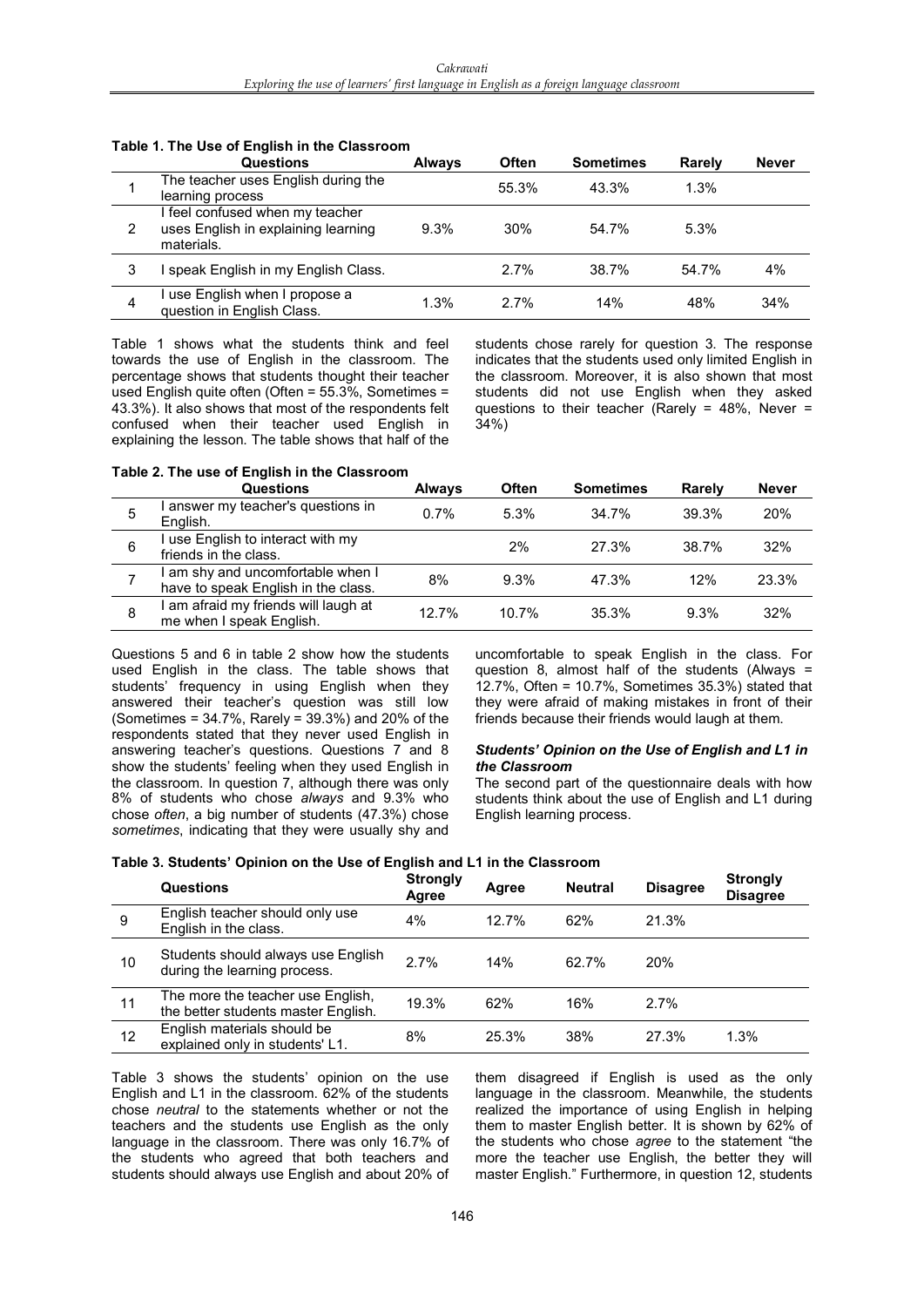chose more various answers. 38% of them could not decide whether or not English materials should be

explained only in students' L1. However, 27.3% and 1.3% of them disagreed with the statement.

| Table 4. Students' Opinion on the Use of English and L1 in the Classroom |  |  |  |  |
|--------------------------------------------------------------------------|--|--|--|--|
|                                                                          |  |  |  |  |

|    | <b>Questions</b>                                                                                   | <b>Strongly</b><br>Agree | Agree | <b>Neutral</b> | <b>Disagree</b> | <b>Strongly</b><br><b>Disagree</b> |
|----|----------------------------------------------------------------------------------------------------|--------------------------|-------|----------------|-----------------|------------------------------------|
| 13 | The use of students' L1 can help<br>students in understanding the<br>materials.                    | 16%                      | 63.3% | 17.3%          | 3.3%            |                                    |
| 14 | The teacher should use students' L1<br>in explaining difficult materials, such<br>as grammar.      | 23.3%                    | 64%   | 11.3%          | 1.3%            |                                    |
| 15 | The teacher should use students' L1<br>when he/she gives information about<br>test, homework, etc. | 14.7%                    | 63.3% | 20%            | $2\%$           |                                    |
| 16 | The teacher should use students' L1<br>when he/she proposes questions.                             | 9.3%                     | 38%   | 46.7%          | 6%              |                                    |

Table 4 shows the students' opinion on the use of L1 in English classroom. From the table, it can be seen that there were many students who chose *agree* to the statement. The students thought that the use of L1 can help them in understanding the lesson ( $SA = 16\%$ .  $A = 63.3\%$ ). They also agreed that teachers should use L1 in explaining difficult materials such as grammar and the teacher should L1 in giving

information related to test and homework. Question 16 shows that 46.7% of the students cannot decide whether or not teacher should L1 in proposing questions. On the other hand,  $47.3\%$  (SA = 9.3%, A = 38%) of them agreed that the teacher should use L1 in proposing question.

#### **Table 5. Students' Opinion on the Use of English and L1 in the Classroom**

|    | <b>Questions</b>                                                                                         | <b>Strongly</b><br>Agree | Agree | <b>Neutral</b> | <b>Disagree</b> | <b>Strongly</b><br><b>Disagree</b> |
|----|----------------------------------------------------------------------------------------------------------|--------------------------|-------|----------------|-----------------|------------------------------------|
| 17 | The teacher should use students' L1<br>when he/she gives compliment<br>related to students' achievement. | 2.7%                     | 34%   | 51.3%          | 12%             |                                    |
| 18 | The teacher should use students' L1<br>when he/ she corrects students'<br>answer.                        | 10%                      | 35.3% | 50%            | 4.7%            |                                    |
| 19 | should try to use English more<br>when I learn English.                                                  | 22%                      | 58.7% | 16.7%          | 2.7%            |                                    |

Table 5 shows the students' opinion on the use of L1 in English classroom. Half of the students could not decide whether or not teacher should use L1 in giving compliment related to students' achievement and in correcting students' answer. However, more than 30% of them agreed that L1 should be used in giving compliment and correcting students' answer. Moreover, from question 19, it can be assumed that the students realized the importance of trying to use English. 80.7% (SA =  $22\%$ , A =  $58.7\%$ ) agreed that they should try to use English more when they learn English.

The data show that the students gave various responses towards the use of L1 in the EFL classroom. Cognitively, the students think that the use of L1 can help them in understanding the lesson better. They think that teachers should use L1 in explaining difficult parts of the lesson such as grammar. Affectively, students feel that using L1 can help them to be more comfortable in foreign language class. Because many students tend to be embarrassed to speak in English

and some of them are shy and afraid of doing mistakes, L1 can help them to reduce their anxiety (Brook-Lewis, 2009). Since using target language can be a source of embarrassment, especially for shy students, allowing students to use their L1 can help them to speak in the classroom (Nation, 2003; Shimizu, 2007). Furthermore, since students tend to be more comfortable when they use L1, L1 can increase students' self-esteem (Gaebler, 2014; Murray & Wigglesworth, 2005). However, by stating that English should be used more in the classroom, students have already realized the importance of using the target language during the learning process.

#### *Teachers' Perception on the Use of English and L1 in the EFL Classroom*

The second part deals with the teachers' perception on the use of English and L1 in EFL classroom. The data was obtained from the questionnaire given to the teachers.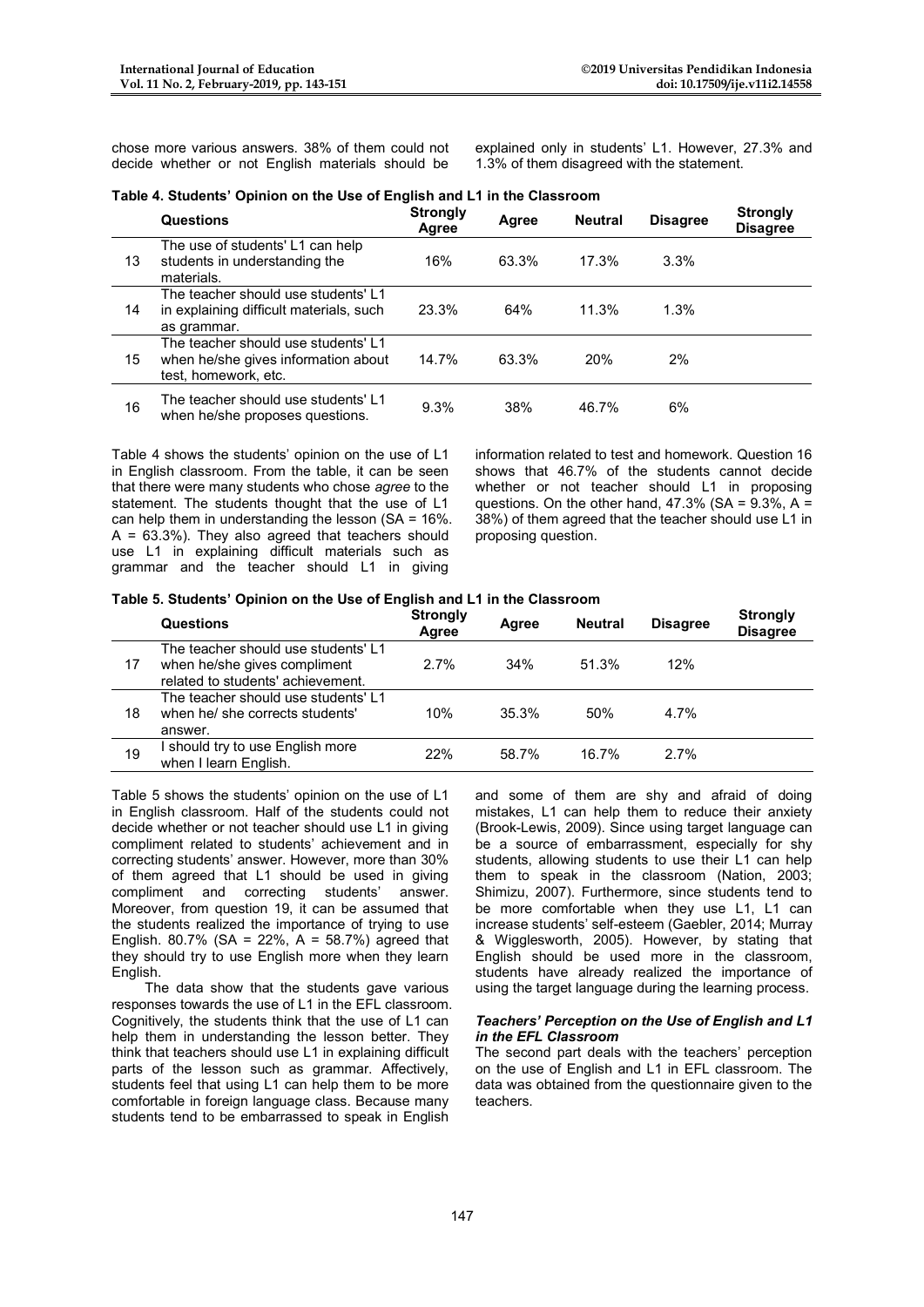# **Table 6. Teachers' Opinion on the Use of English and L1 in the Classroom**

| No. | Teachers' opinion on the use of English and L1 in<br>the classroom                                    | Teacher 1             | Teacher 2       |
|-----|-------------------------------------------------------------------------------------------------------|-----------------------|-----------------|
|     | Teachers should use more English during teaching and<br>learning process.                             | Agree                 | <b>Disagree</b> |
| 2   | Students should try to use more English in the<br>classroom.                                          | <b>Strongly Agree</b> | Agree           |
| 3   | The use of students' L1 in the classroom can hinder<br>English acquisition.                           | <b>Disagree</b>       | <b>Disagree</b> |
| 4   | Comparing the use of language in English and<br>students' L1 can help students to understand English. | Agree                 | Agree           |

Table 6 shows teachers' perception on the use of English and L1 in EFL classroom. The data was gained from two teachers. Teacher 1 has taught English for 10 years and teacher 2 has taught English for five years. The table shows that the two teachers had similar opinions on the use of English in the classroom, except for statement no. 1. Teacher 1 agreed that more English should be used during teaching and learning process while teacher 2 disagreed to the statement. Moreover, the teachers agreed that the students should try to use more English during the lesson. They also agreed that comparing the use of language in English and L1 can help students in understanding English. Therefore, they disagreed to the statement that the use of L1 can hinder students' English acquisition.

#### **Table 7. Teachers' Use of L1 in the Classroom Teacher: The Use of L1 in the classroom Teacher 1 Teacher 2**

|     | EQUILE I THE USE OF LTTT THE CLASSIOUTH                     | I GALIIGI I | I GAUITEI L |
|-----|-------------------------------------------------------------|-------------|-------------|
| 5   | Giving instruction                                          | Sometimes   | Often       |
| 6   | Giving feedback                                             | Sometimes   | Often       |
|     | Explaining new vocabularies                                 | Sometimes   | Often       |
| - 8 | Explaining grammar                                          | Often       | Often       |
| - 9 | Explaining the differences between English and students' L1 | Often       | Often       |
|     | in terms of the use of words and grammar.                   |             |             |
| 10  | Giving information about test and assignment                | Sometimes   | Often       |
| 11  | Giving announcement                                         | Sometimes   | Often       |
| 12  | Encouraging students to be braver and confident in the      | Often       | Always      |
|     | classroom                                                   |             |             |

Table 7 shows the frequency of the use of L1 based on teachers' perception. From the table, it can be seen that teacher 1 often use L1 in explaining new vocabularies, explaining grammar, and encouraging students to be braver and confident in the classroom. Teacher 1 occasionally use L1 in other aspects such as giving instruction, giving feedback, explaining new vocabularies, giving information, and giving announcement. On the other hand, the table shows that teacher 2 used L1 more than teacher 1. She stated that she used L1 frequently to give instruction, give feedback, explain new vocabularies, explain grammar, explain the differences between English and L1, give information, and give announcement. Moreover, she used L1 to encourage her students to be braver and confident.

#### **Table 8. Students' Use of L1 in the Classroom Students: The use of L1 in the classroom Teacher 1 Teacher 2**

|    | <u>UNUVINJ, TIN UJU VE ET IN MIG GRJJI UVIN</u> | .         | 1 YUVIIVI 6 |
|----|-------------------------------------------------|-----------|-------------|
| 13 | Asking questions to the teacher                 | Often     | Often       |
| 14 | Asking for clarification                        | Often     | Sometimes   |
| 15 | Answering teachers' questions                   | Sometimes | Often       |
| 16 | Asking questions to their friends               | Often     | Often       |
| 17 | Discussing the lesson with their friends        | Often     | Often       |
| 18 | Having interaction with their friends           | Often     | Often       |

Table 8 shows the teachers' perception of the use of L1 by the students during the teaching and learning process in the classroom. Teacher 1 stated that the students occasionally used L1 to answer teachers' questions, and they often used L1 to ask questions to

the teacher, ask for clarification, ask questions to their friends, discuss the lesson, and have interaction with their friends. Meanwhile, teacher 2 stated that students occasionally used L1 to ask for clarification and they used L1 for other activities.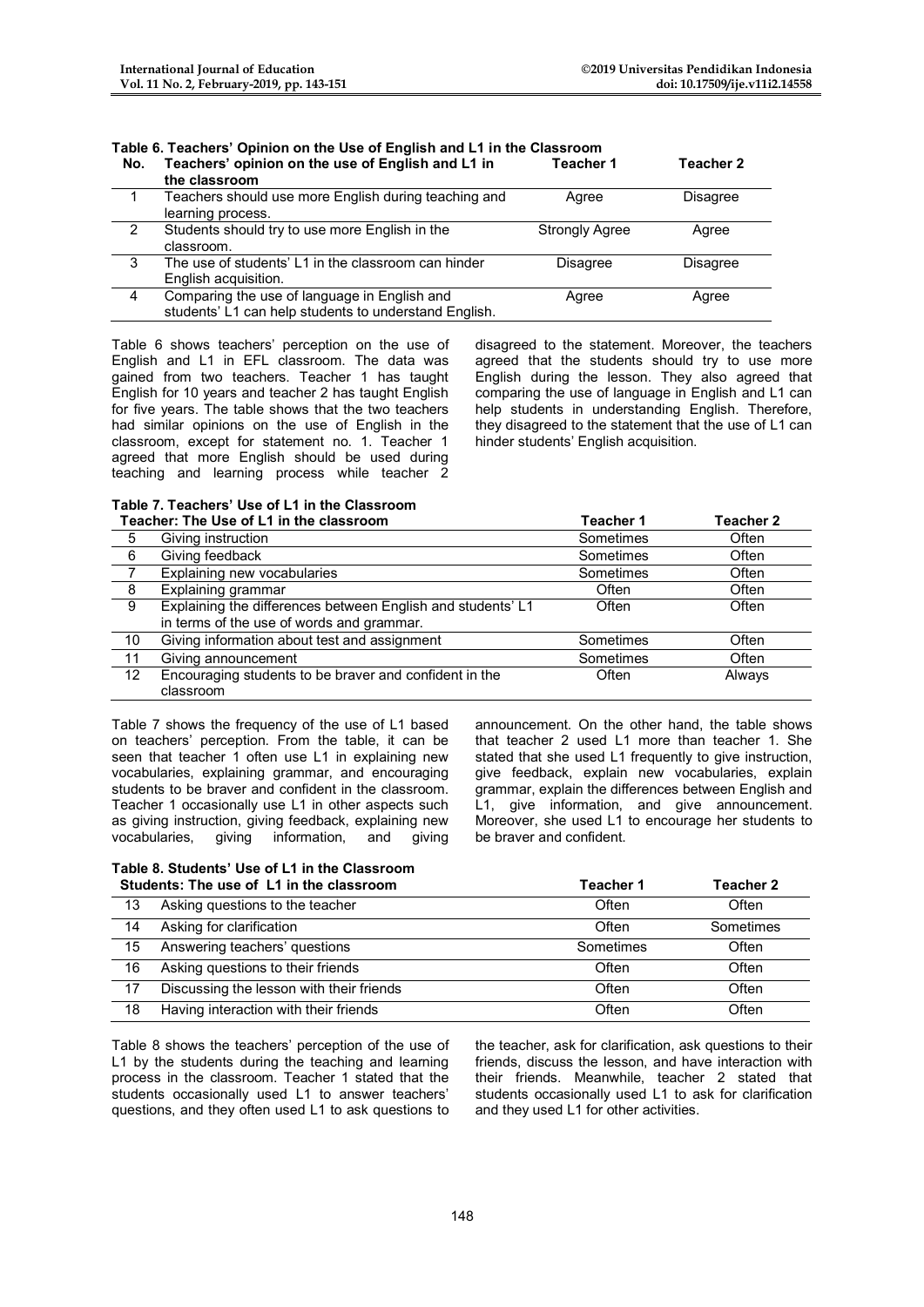| <b>TEACHER</b>                |                                               |        |                |        |                |  |  |  |
|-------------------------------|-----------------------------------------------|--------|----------------|--------|----------------|--|--|--|
| <b>Purposes</b>               |                                               |        | Teacher 1      |        | Teacher 2      |  |  |  |
|                               |                                               | L1     | <b>English</b> | L1     | <b>English</b> |  |  |  |
| Pedagogical                   | Eliciting answer                              | 67%    | 33%            | 78%    | 22%            |  |  |  |
|                               | Explaining meaning of new words               | 61.5%  | 38.5%          | 71.43% | 28.57%         |  |  |  |
|                               | Giving feedback                               | 75%    | 25%            | 57.14% | 42.86%         |  |  |  |
|                               | Teaching pronunciation                        | 28.57% | 71.42%         | 37.5%  | 62.5%          |  |  |  |
|                               | Checking understanding                        | 62.5%  | 37.5%          | 78.57% | 21.43%         |  |  |  |
|                               | Explaining grammar                            | 67%    | 33%            | 70.83% | 29.17%         |  |  |  |
| Classroom                     | Giving instruction                            | 52.94% | 47.06%         | 62.5%  | 37.5%          |  |  |  |
| environment                   | <b>Explaining administrative</b>              | 67%    | 33%            | 78%    | 22%            |  |  |  |
| control                       | information                                   |        |                |        |                |  |  |  |
| <b>Establishing</b>           | Giving encouragement                          | 71.43% | 28.57%         | 75%    | 25%            |  |  |  |
| social                        | Making jokes                                  | 100%   |                | 100%   |                |  |  |  |
| relationship                  |                                               |        |                |        |                |  |  |  |
| Average                       |                                               | 75%    | 31%            | 83%    | 23%            |  |  |  |
|                               | <b>STUDENTS</b><br><b>Functions of L1 Use</b> |        |                |        |                |  |  |  |
|                               | Teacher 1                                     |        | Teacher 2      |        |                |  |  |  |
| Asking teacher questions      |                                               |        | Often          |        | Often          |  |  |  |
| Asking teacher clarification  |                                               | Often  |                | Often  |                |  |  |  |
| Answering teacher's questions |                                               | Often  |                | Often  |                |  |  |  |
| Asking peer questions         |                                               | Always |                | Always |                |  |  |  |
| Discussing with peers         |                                               |        | Always         |        | Always         |  |  |  |
| Interacting with peers        |                                               |        | Always         |        | Always         |  |  |  |

**Classroom Observation Checklist**

## **Table 9. Classroom Language**

To explore the use of L1 and English during the learning process, the classroom observation was conducted. Table 9 shows the result of the class observation. From the average, we can see that the teachers tended to use more L1 than English. To establish social relationship between teachers and students, the two teachers made jokes in students' L1 because it is totally understandable by students. Teacher 1 used L1 especially for giving feedback, explaining grammar, explaining administrative information, and giving encouragement. Meanwhile, teacher 2 used L1 mostly for eliciting answer, explaining new words, checking students' understanding, explaining grammar, administrative information, and giving encouragement. However, it can be seen that both teachers used more English when they have to teach pronunciation during the lesson. Based on the class observation checklist, it also can be seen that the students participated in the study rarely use English in the classroom. They often used L1 to ask questions and clarification and to answer teachers' question. Moreover, during the lesson, they always used L1 to interact, ask questions, and discuss with their friends.

The data above show teachers' perception of the use of L1 in the classroom. Both teachers use L1 mostly for explaining grammar, giving instructions, giving feedback, and giving encouragement. It is in line with the result of the previous studies mentioned that L1 is used frequently as a facilitating tool in managing classroom. Teachers usually use L1 to clarify meanings, clarify the differences between L1 and L2, translate difficult concept of the lesson, give instructions, increase students' comprehension, create

friendlier atmosphere in the classroom, and facilitate the learning process (Al-Nofaie, 2010; Bhooth, Azman, & Ismail, 2014; De la Campa & Nassaji, 2009; Jan, Li, & Lin, 2014; Ozaki, 2011). It also means that teacher use L1 to build rapport with their students. From the data presented before, it can be seen that teacher used L1 for giving encouragement, making jokes, and giving compliments related to students' achievement. The use of L1 can be effective in managing students' behavior, giving compliments or confirmation, and having personal talk (Liu, An, Baek, & Ahn, 2004; Mohebbi & Alavi, 2014).

## *Obstacles in Using English in the Classroom*

Based on the open-ended questions and teachers' interview, it was found that there were several reasons underlying the use of students L1 in the school. The reasons are also related to obstacles encountered by both teachers and students. 61.3% percent of the students think that L1 sometimes should be used during English lessons to help the students in understanding the materials. Besides, because they thought that not all students in the classroom can understand English, they stated that it is better for the teacher to use 30% to 50% L1. Furthermore, the students felt not comfortable enough to use more English in the classroom because they thought their English pronunciation was not good and they were afraid of mispronouncing the words. They were also shy and afraid of making mistake and being laughed at by their friends. Few of them also mentioned that because their English was not fluent yet, they were afraid if their friends thought that they were trying to act cool by speaking English.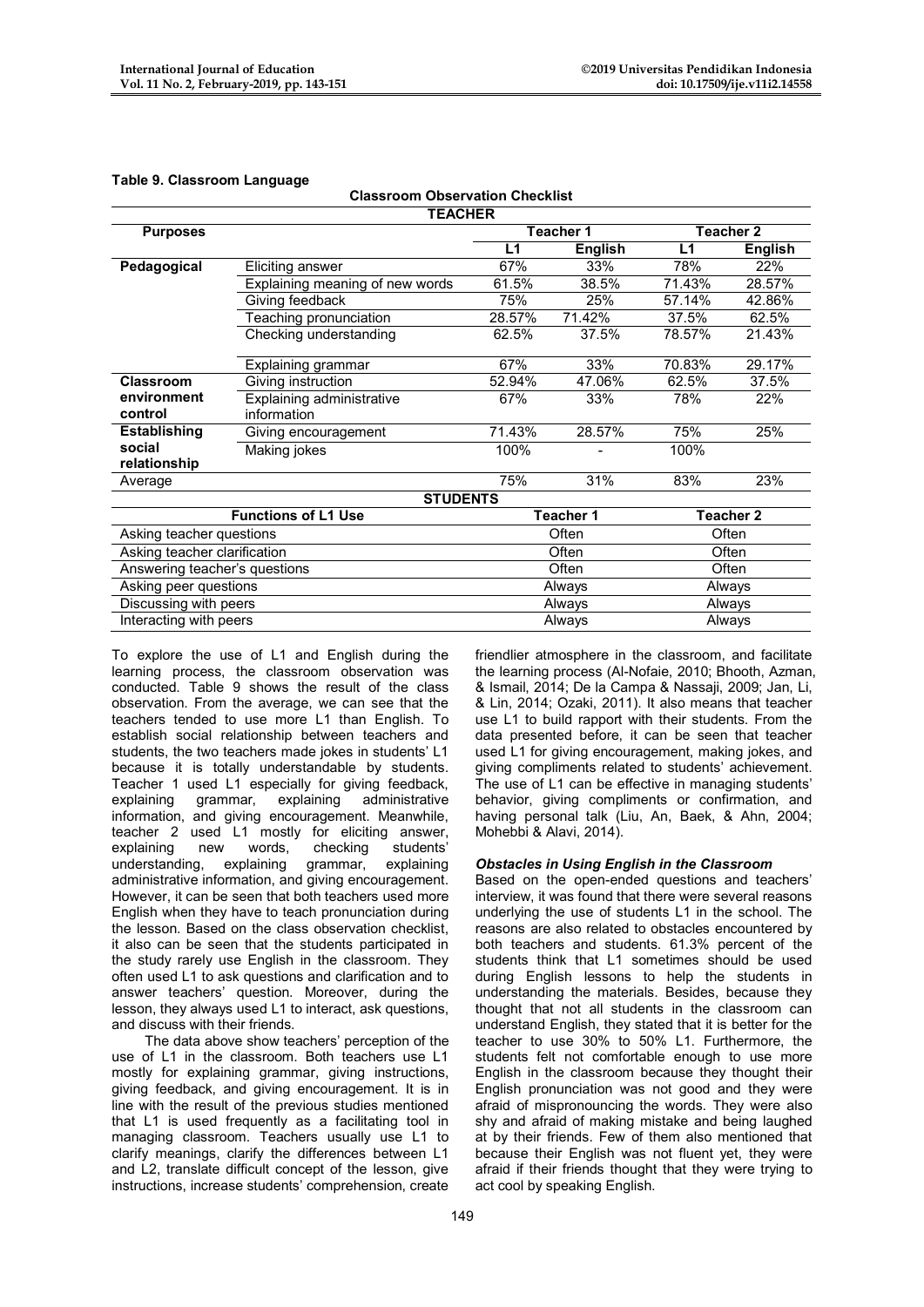On the other hand, the teachers mentioned that although ideally teachers should use English in the classroom and they expect to use about 70% English, they could not use the target language because of the students' input. Many students seemed to have low ability in English and they got English lessons only from school. They stated that from all students in the school, only 10% of them joined English course to support their English learning. They also added that the students got little exposure to English.

The high percentage of L1 use as shown in the study needs more attention. L1 may be beneficial in rapport building and it can also help teachers to explain difficult materials. However, teachers should be aware of the L1 frequency used in the classroom because if teachers depend too much on using the L1, students may get discouraged to acquire English (Turnbull & Arnett, 2002). Mart (2013) also argues that because students' L1 will make the lesson easier, it does not mean that teachers are allowed to use too much L1. Teachers play a crucial role in creating a friendly classroom environment in which students feel safe and free from humiliation that possibly happens during learning process. Teachers should also make sure that students will not laugh at each other's mistake.

## **CONCLUSIONS**

The results of the study indicate that both students and teachers think the use of L1 can help them during teaching and learning process. The students participated in the study think the use of L1 can improve their understanding about the lesson. Meanwhile, the teachers perceive students' L1 as a learning tool that can facilitate them in explaining grammar, translating new vocabularies, giving instruction or announcement, and building rapport with the students. Some problems in using English mentioned by the students are related to students' confidence and anxiety. Some of the students were afraid of doing mistakes or being laughed at by their friends. Furthermore, the teachers added that students' input and achievement were some of the problems they encountered in using English. They thought the use of L1 would make students understand the lesson better.

Therefore, due to its benefits, we can conclude that students L1 can be utilized as a learning tool in EFL classroom. However, as the main objective of language teaching is to be able to use the language in the real context of communication, teachers should be aware of the frequency in using L1 and encourage students to use more English.

Based on the results of the study, some recommendations are drawn. For teachers, since students' L1 can be used as mediating tool, they have to use L1 wisely. Teachers should be able to find learning methods that encourage students to use more English. The learning methods should also meet the students need as well as suitable for students' development and cognitive skills. For other researchers, since this study has several limitations, further studies involving more participants or different areas such as urban area are suggested to be

conducted to explore more findings related to the use of students' L1 in EFL classroom.

## **REFERENCES**

- Al-Nofaie, H. (2001). The attitudes of teachers and students towards using Arabic in EFL classrooms in Saudi public schools: A case study. *Novitas-Royal (Research on youth and language)*, *4*(1), 64-95.
- Bhooth, A., Azman, H., & Ismail, K. (2014). The role of the L1 as a scaffolding tool in the EFL reading classroom. *Procedia - Social and Behavioral Sciences*, *118*, 76–84. https://doi.org/10.1016/j.sbspro.2014.02.011

Brooks-Lewis, K. (2009). Adult learners' perceptions of the incorporation of their L1 in foreign language teaching and learning. *Applied Linguistics 30* (2), 216-235. Retrieved on January 17, 2011 from http://applij.oxfordjournals.org/content/30/2/216.f ull.pdf+ html

- Bozorgian, H., & Fallahpour, S. (2015). Teachers ' and students ' amount and purpose of L1 use: English as Foreign Language (EFL) classrooms in Iran. *Iranian Journal of Language Teaching Research*, *3*(2), 67–81.
- Carson, E., & Kashihara, H. (2012). Using the L1 in the L2 classroom : The students speak. *The Language Teacher, 36*(4), 41-48.
- Creswell, J. W. (2009). *Research design: Qualitative, quantitative, and mixed methods approaches.* Thousand Oaks, California: SAGE Publications, Inc.
- De La Campa, J. C., & Nassaji, H. (2009). The Amount, Purpose, and Reasons for Using L1 in L2 classrooms. *Foreign Language Annals, 42*(4), 742-759. doi: 10.1111/j.1944- 9720.2009.01052.x.
- Ford, K. (2009). Principles and practices of L1/L2 Use in the Japanese university EFL classroom. *JALT journal*, *31*(1), 63-80.
- Gaebler, P. (2014). L1 Use in FL classrooms: Graduate students' and professors' perceptions of English use in foreign language courses." *CATESOL Journal, 25*(1), 66–94.
- Harbord, J. (1992). The Use of the mother tongue in the classroom. *ELT Journal*, *46*, 350– 355. doi: 10.1093/elt/46.4.350
- Harmer, J. (2007a). *The practice of English language teaching.* Malaysia: Pearson Education Limited.
- Harmer, J. (2007b). *How to teach English.* China: Pearson Education Limited.
- Inbar-lourie, O. (2010). English only ? The linguistic choices of teachers of young EFL learners. *International Journal of Bilingualism*, *14*(3), 351– 367.
- Jan, C., Li, B., & Lin, C. (2014). The use of the mother tongue in Chinese EFL classrooms. *Journal of China University of Science and Technology*, *58*(1), 161–181.
- Liu, D., Ahn, G., Baek, K., & Han, N. (2004). South Korean high school english teachers' code switching: Questions and challenges in the drive for maximal use of English in teaching. *TESOL Quarterly*, *38*(4), 605–638.